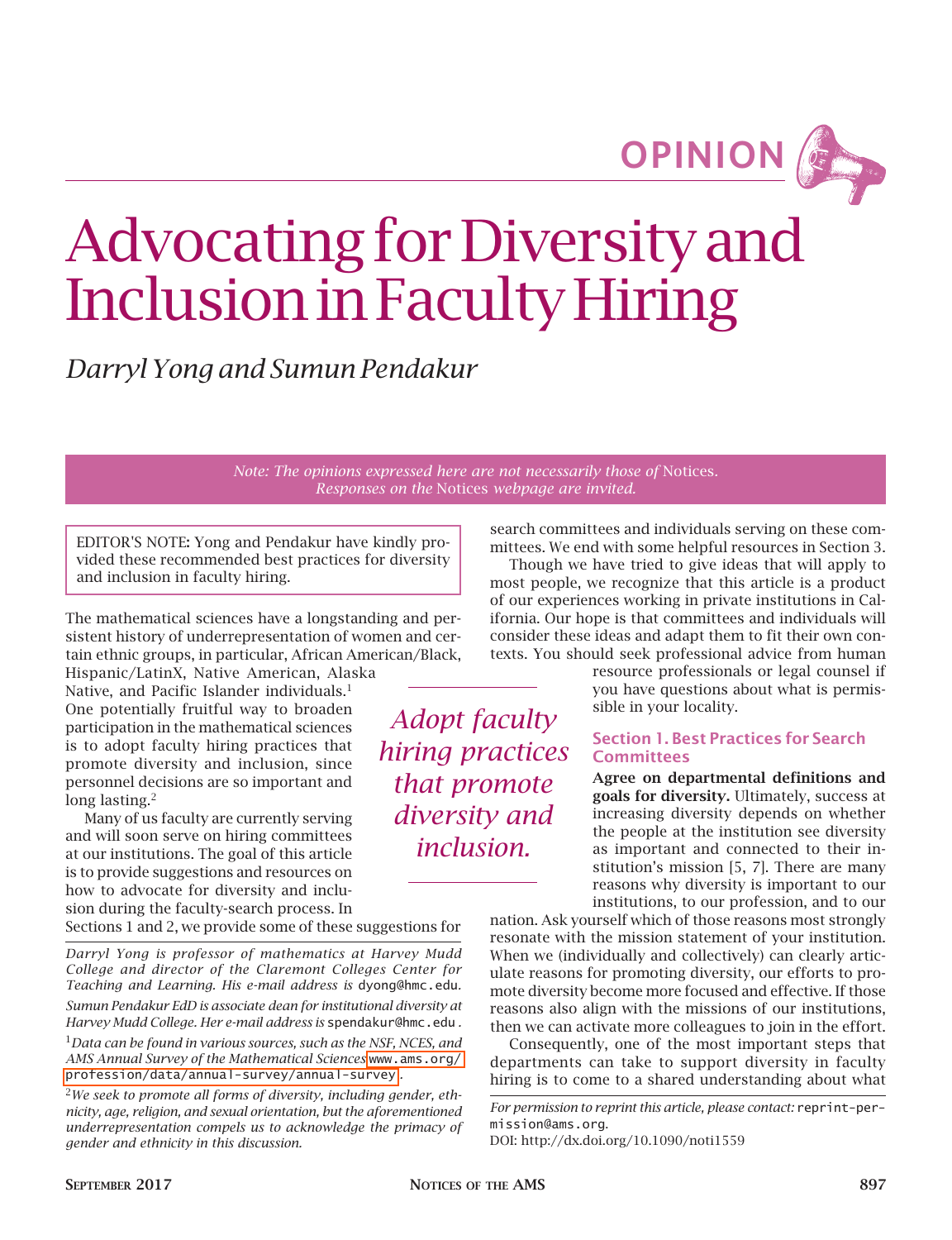is meant by words like "diversity" and "inclusion" and how those things relate to the mission of the department or institution. If your institution has a strong vision for diversity, that is a good place to start. Coming up with a departmental diversity vision or mission statement can be helpful, but written documents like these are helpful only insofar as they are supported and enacted by individuals in the department. The dialogue necessary to come to a shared understanding about diversity and inclusion is often more important than any document that is generated. This work might seem unrelated to faculty searches, but it isn't! Think of it as preparing a strong foundation for all of the work that your committee will do.

Seek administrative support. Diversity, inclusion, and equitable student outcomes are important concerns at many colleges and universities in the United States these days. Seek out administrators (department chairs, deans, chief diversity officers, human resource professionals, staff in your institution's multi/cross-cultural center) who will support your department in its commitment to diversity. Determine which hiring practices have been used by your institution and talk to other faculty members who have participated in successful hiring committees to determine if they encountered any institutional barriers and how they overcame them.



Association for Women in Mathematics (AWM) panel "Mentoring Women in Mathematics" at JMM 2017. Standing Helen Grundman, Michelle Manes; seated Suzanne Weekes, Emina Soljanin, Kristin Lauter, and Deanna Haunsperger.

Build your search committee thoughtfully, since its members will be doing most of the work in the hiring process. Each committee member has their own lens through which candidates are viewed. Therefore, to get the most comprehensive, holistic view of your candidates, it helps to have some diversity on the search committee itself. However, also be careful not to overtax faculty of color and women—research has shown that they tend to get asked to do a greater proportion of service responsibilities than others [3, 8]. If possible, choose the chair of this search committee carefully as that person will likely set the tone for the committee and model the behavior that others will emulate. Seek out individuals who have a demonstrated commitment to diversity and inclusion.

Establish clear criteria and goals at the outset. What are the department's goals for this particular search? How will the ideal candidate be able to contribute to the department? What are the criteria by which candidates will be judged and how will we measure candidates using these criteria? These questions should be discussed *before* looking at candidate files so as to reduce the effect of bias, conscious or unconscious. If the department has a desire to hire an "underrepresented" person, clearly define what that means in the context of a specific subfield of the mathematical sciences, region of the United States, and current make-up of the institution and department.

Write a clear job ad that telegraphs the desires of your department and institution for greater diversity, whether it is to broaden participation in some way, promote social justice, or help create a more welcoming campus climate. Go beyond boilerplate equal employment opportunities statements required by your HR office. Make sure your criteria (see previous paragraph) are clearly conveyed. If any of your criteria have to do with candidates' ability to mentor underrepresented students or their interest in diversity and inclusion, consider asking candidates to make a statement about diversity or inclusion. Make it clear in the job ad whether that statement is encouraged or required, and where and how candidates are to include that in their application. Consider asking candidates to submit a separate diversity or inclusivity statement apart from the cover letter or teaching statement. As more and more institutions ask for these statements, whether you ask for them or not will send a signal to applicants about how much your institution cares about such things.



National Association of Mathematicians (NAM) Banquet at JMM 2014: Duane Cooper, Johnny Houston, Shelby Wilson, Ulrica Wilson, and Robert Bozeman (L to R).

Assemble the most diverse pool of candidates you can. Use personal networks to encourage people to apply. This is a crucial step if your department is seeking individuals who aren't already on the job market, and still helpful even if your position only targets beginning academics.

Advertise widely. While it may be true that most job seekers will find out about job opportunities in a few places, many women and people of color may also see your job ad in more targeted niches such as the Association for Women in Mathematics (AWM), SACNAS, National Association of Mathematicians (NAM), or the HBCU Career Center as a sign of your department's commitment to diversity. Attend AWM, SACNAS, and NAM events at the Joint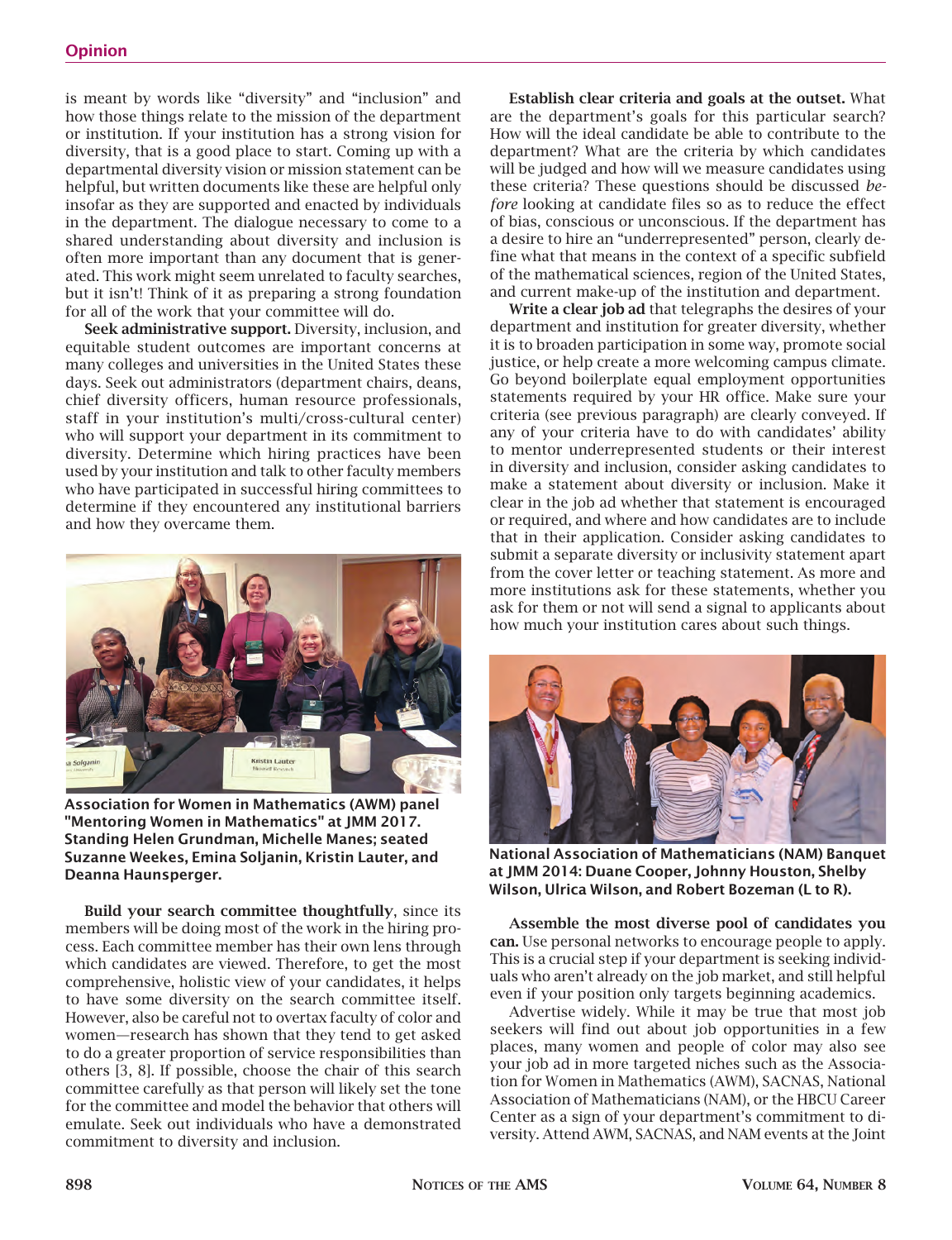Mathematics Meetings to make connections with people who might be able to help identify potential candidates. If you are hiring from the pool of recent PhDs, use the Annual Survey of the Mathematical Sciences published by the AMS to determine the demographic make-up of this pool. Periodically check your applicant pool to see how it compares to this overall make-up of all recent PhDs. If your department is conducting a nationwide search and has made no effort to diversify the applicant pool, the expected diversity of that pool should be similar to that of the national pool. Conversely, if your department has taken steps to assemble a diverse pool, this comparison can be one piece of evidence of the fruits of your department's efforts to administrators and other stakeholders. Strive to have an overrepresentation of women and people of color in your applicant pool.

Train committee members on equitable hiring practices. Seek out training for your search committee on how to minimize the impact of bias while reviewing files, what questions not to ask, how to create a welcoming and equitable on-campus interview protocol, and other related topics. In our experience, it is helpful to remind committee members about how cognitive shortcuts can lead to suboptimal decisions.

Eliminate bias as much as possible. All humans, even well intentioned ones, exhibit unconscious bias that can have significant consequences on searches. Therefore, search committees should take steps to eliminate bias, intentional and unintentional, as much as possible. One idea is to erase names from files. It's time-intensive and doesn't reduce bias completely but can reduce the effect of implicit associations that we might make based on names. Another idea is to make a round of decisions without looking at recommendation letters, as letters provide subjective information that is often difficult to interpret fairly and they privilege individuals who have access to influential people in their field. We strongly urge committees to randomize the order in which applicant files are read to avoid the unintentional bias that results when multiple committee members read files in the same order. When making a decision about a candidate, encourage committee members to articulate their reasons for arriving at that decision, preferably while making reference to the criteria for the search. When appropriate, codify those reasons into rules that can be applied fairly to other applicants.

Include candidates, rather than eliminate them, during the early stages of the search. Let's be honest: many of the candidates for a faculty position are not viable. Applicants might be in a field completely unrelated to the desired research area, or might have too little experience for a senior position, or might not be a permanent resident or US citizen for a government-funded position. To be efficient, searches are often structured so that the amount of time spent determining if an applicant is worthy of further consideration is less than the amount of time spent determining if an applicant is worthy to be invited for an interview. But, the rapidity of these decisions during the early stages of the search requires that committees exercise care to avoid inadvertently eliminating candidates from consideration, due to unintended bias or clerical

error. We recommend that committees aim to have every applicant file read by more than one person, if possible, and to allow any committee member to include a candidate onto a list for further consideration, rather than allowing any individual to eliminate applicants from further consideration. Similarly, in later rounds of the search process, avoid allowing a single committee member to eliminate a candidate from further consideration without discussion.



Students connecting with each other at the 2016 National Diversity in STEM Conference, Long Beach, CA, October 2016.

Gather data uniformly as it can be difficult to compare two candidates when there are different amounts or kinds of information about each person. If your committee will interview candidates using the phone or video conference, stick to one communication medium (phone or video) for everyone to avoid unintended bias [1, 2]. If your committee will interview candidates at the Joint Mathematics Meetings, try to have the same committee members present at all meetings. Agree on and use a common set of questions for all candidates.

Make the on-campus interview process welcoming and equitable. When finalists are brought to campus for interviews, the process should be just as much about the candidate finding out about the campus and department as the other way around. Ask finalists if there are specific groups of people that they would like to meet. Make sure all parties (especially students) involved in the search process know what kinds of things they aren't supposed to ask of finalists. However, if a finalist offers personal information (such as a desire for a certain kind of school for their children, or desire to participate in a particular faith community), make a note of that in case the candidate makes it to the offer stage. If candidates are expected to teach and/or give a research talk, provide uniform instructions and information to all finalists. Focus on what is clearly known about each finalist and avoid speculating about their reasons for applying, whether they would be willing to relocate, reasons for leaving their current job, etc. If a finalist is a woman or person of color, don't assume that they will be in such high demand that you won't be able to convince them to take the position.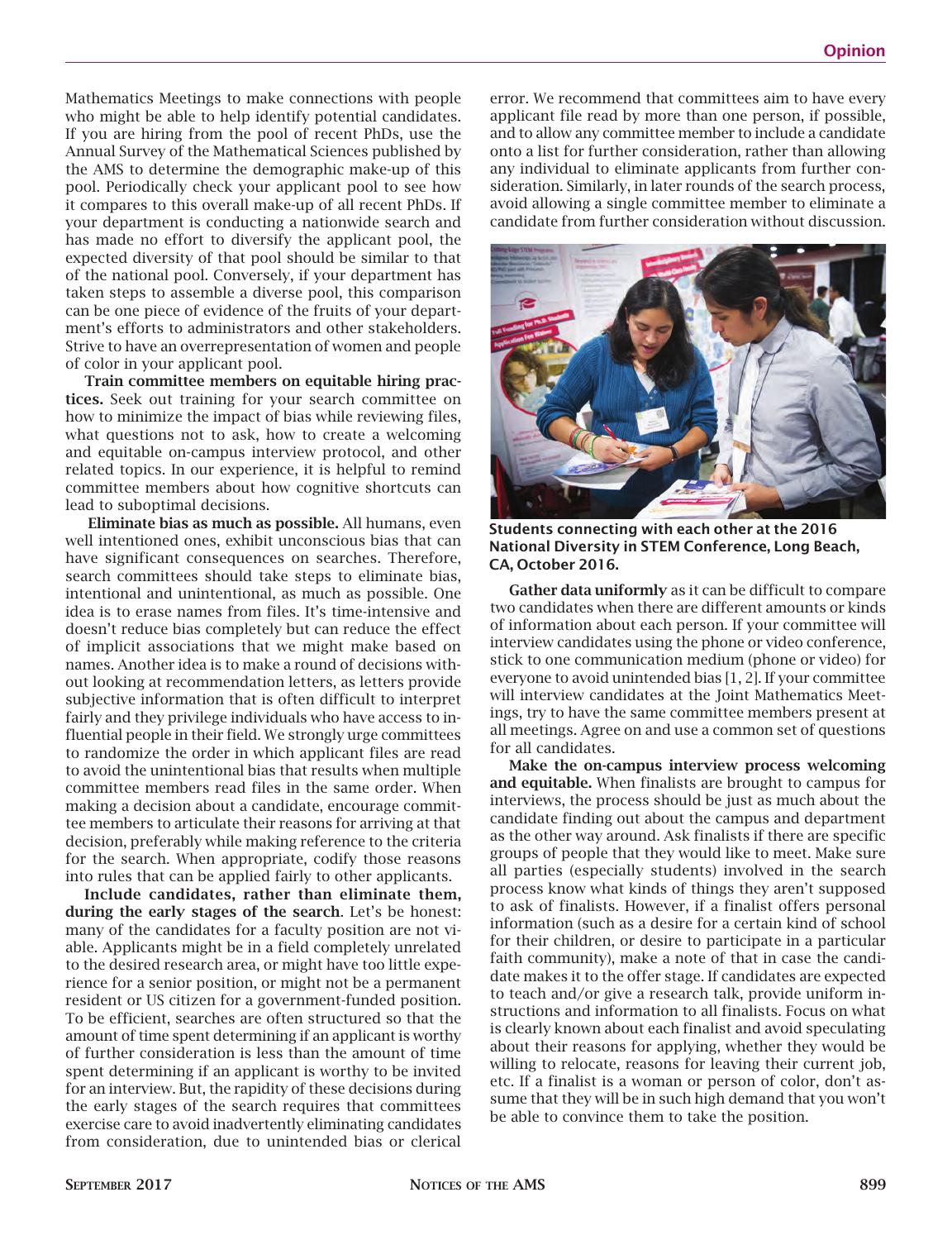Be flexible and clear during the offer stage. Lobby your administration for any tactics that will increase the chances that your candidate will accept the offer. For example, flexibility on the start date, financial support for relocation, and spousal hires can help to sweeten the deal. Be responsive to any needs that the candidate might have expressed during the interview. Be clear about the parameters of the offer to avoid having to retract it.

Make a commitment to hire for success. Once a faculty member has been successfully hired, the department should commit itself to that person's success. Identify the right mentors and opportunities to allow that person to flourish. Make explicit and transparent the pathway to promotion and tenure.



NAM Undergraduate MATHFest XXI at Dillard University in New Orleans in November 2011.

## Section 2. Best Practices for Faculty Who Are on Hiring Committees

The previous section deals with practices that committees should consider to promote diversity and inclusion. The following section spells out some specific things that individuals serving on search committees can do.

Relationships matter. Since most of us academics will spend years at the same institution working with the same set of people, it is important to cultivate healthy relationships with our colleagues. Building and maintaining these relationships takes time and effort. Talking about race, bias, and privilege can be uncomfortable for many. It is important to keep in mind that each person is on their own journey with respect to diversity and inclusion. If you take the time to listen to your colleagues' life stories, they will be more likely to listen to yours. And, being able to truly listen to one another is the first step in being able to have conversations on difficult subjects.

To illustrate the importance of this idea, I (Darryl) will share an anecdote involving a colleague who is a diversity officer at a liberal arts college and who happens to be a woman of color. A senior faculty member, who happens to be a White male, made some inexplicably rude remarks to her one day. (The circumstances leading to these remarks aren't germane here.) She graciously reached out to the faculty member to get to know his life story and forged a connection with him. That faculty member, who had previously not been a champion for diversity, started attending all of the diversity-related events on campus. Coincidentally, that senior faculty member was also the chairperson for a faculty search committee. His leadership on the search committee and advocacy for diversity was a major reason that the department hired a woman of color for the position. This anecdote reminds me that the work of diversity is slow and laborious because it ultimately

involves changing hearts and minds of individuals, who collectively enact an institution's policies and practices.

Calling in or out? If you encounter resistance or troublesome behavior from other committee members with regards to diversity and equity, think strategically about whether to "call in" or "call out." Calling out means bringing public attention to an individual's behavior that you find oppressive, racist, sexist, etc. Even when done so graciously, calling out often results in shaming and isolation of that individual. However, it can stop the behavior quickly and therefore can be effective in specific circumstances. Calling in involves a more personal approach, perhaps via a private conversation, to let the person know the impact of their words or actions and allow the person to take responsibility and seek restoration. The right approach to take will depend on the specific situation, but we generally counsel individuals to "call in" first. Calling someone out can lead to increased tension in committee meetings and in the department. Even if you eventually hire that amazing underrepresented candidate for your position, would you want to subject that person to a toxic work environment? Make healthy relationships a priority so that you can build a supportive culture in your department.

Practice self-care. Advocating for diversity is emotionally demanding work. To do this work over the long term, we need to develop self-awareness and mechanisms for taking care of ourselves. Surround yourself with trusted colleagues and allies. Recognize that there will be setbacks, so celebrate your successes, no matter how small!

## Section 3. Helpful resources

Here are some of our favorite resources for search committees:

• *Searching for Excellence and Diversity: A Guide for Search Committees* by Eve Fine and Jo Handelsman (published by WISELI: Women in Science and Engineering Leadership Institute, available online or can be ordered in print at [wiseli.engr.wisc.edu/](http://wiseli.engr.wisc.edu/searchguidebooks.php) [searchguidebooks.php](http://wiseli.engr.wisc.edu/searchguidebooks.php))

• Two resources created by the University of Washington:

° Handbook of Best Practices for Faculty Searches [www.washington.edu/diversity/faculty-ad](http://www.washington.edu/diversity/faculty-advancement/handbook/)[vancement/handbook/](http://www.washington.edu/diversity/faculty-advancement/handbook/) .

° An online video and facilitation guide entitled "Interrupting Bias in the Faculty Search Process" [www.engr.washington.edu/lead/biasfilm/](http://www.engr.washington.edu/lead/biasfilm/) .

• A great primer on implicit bias by Kimberly Pappilon: [https://equaljusticesociety.org/law/](https://equaljusticesociety.org/law/implicitbias/primer/) [implicitbias/primer/](https://equaljusticesociety.org/law/implicitbias/primer/) .

We believe that training on reducing implicit bias is one of the most fruitful things that search committees can do. Most people don't want to be racist or sexist and want to do the right thing. However, it is important to realize that our human brains are wired to draw conclusions based on data and that those conclusions sometimes lead to sub-optimal decisions. For example, because most US physicists are White and male, most Americans are more likely to associate being a physicist with being White and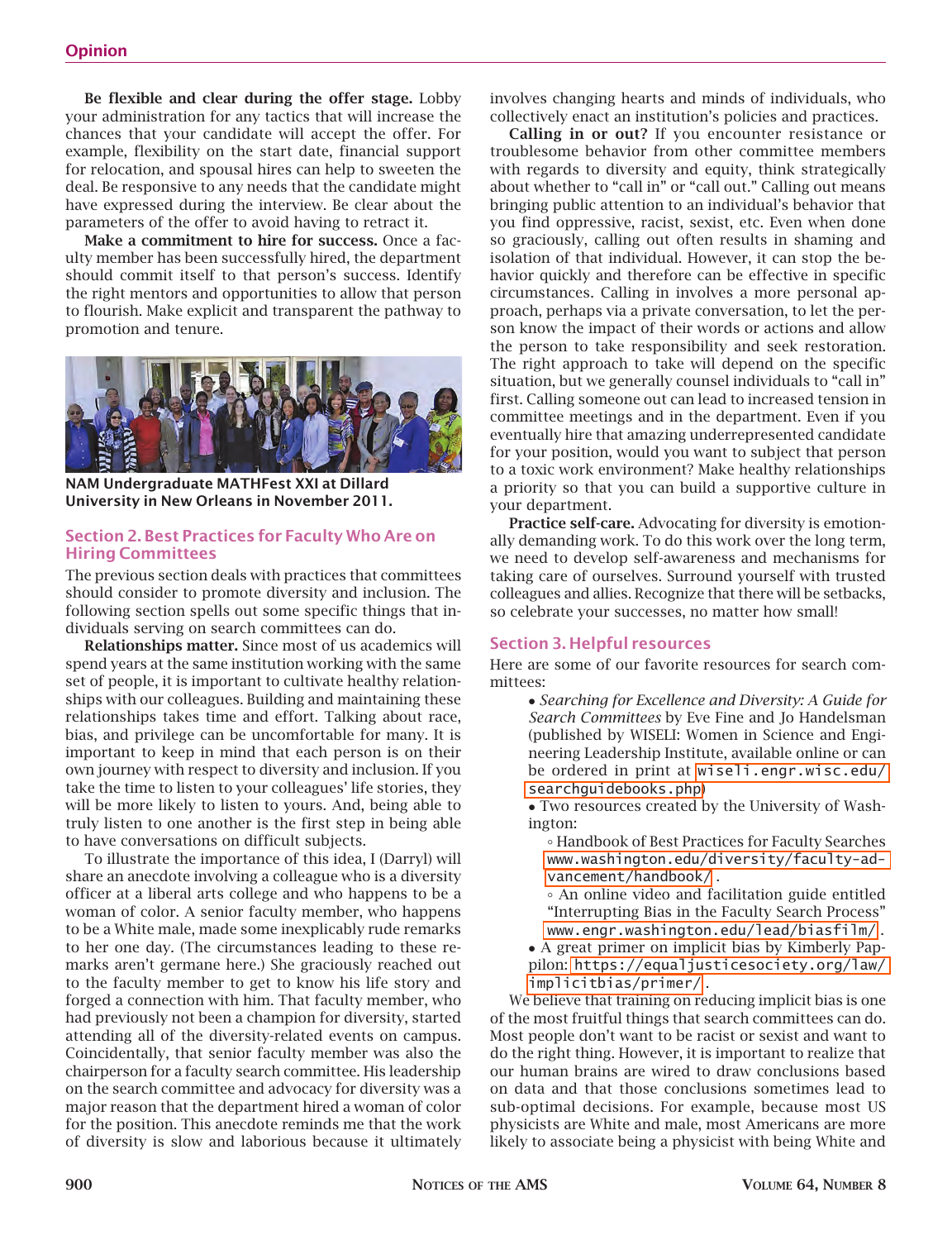male. This association doesn't imply that we're racist and sexist, but we should recognize that our implicit biases often have the same effects as overt racism and sexism.

The best way to mitigate our implicit biases is to slow down and be more deliberate in our decisions. Search committee members often have the unpleasant task of reading lots of applicant files in a short amount of time. The faster we force our brains to make these decisions, the more likely our implicit biases will lead to suboptimal decisions. Other ways to mitigate implicit biases include (1) accepting that you are susceptible to the influence of implicit bias and associations, (2) intentionally cultivating relationships with individuals who are counter-examples to your implicit associations, (3) minimizing distractions when reviewing applications, (4) stopping periodically to check whether you are applying your criteria equitably, (5) looking holistically at a candidate using all available information instead of focusing on specific pieces of information.

Because mathematicians tend to like rigorous research studies and data, it might be helpful to present search committees with some research studies that validate the existence of implicit bias. Harvard's Project Implicit<sup>3</sup> is a great way to learn about implicit associations and to determine the strength of one's own implicit associations. Daniel Kahneman's book *Thinking, Fast and Slow* summarizes a lot of the research on how humans arrive at irrational conclusions, especially when forced to think quickly.

We have also found Wikipedia's list of cognitive biases helpful because it enables committee members to name the specific mechanisms behind our implicit biases $4$  and associations. For example, *anchoring* is a cognitive bias in which we tend to give disproportionately more weight to the first piece of information that we receive when making a decision. In the context of reading applicants' files, anchoring happens when we scan files quickly and latch on to the applicant's name (and our perceptions of their gender and ethnicity) or graduate school. Another relevant cognitive shortcut is *confirmation bias*, which is the tendency to interpret and recall information that aligns with one's preexisting beliefs about an applicant.

Mitigating implicit bias is a necessary, but not sufficient step, to create a more equitable and welcoming academy. We still need to deal with overt forms of discrimination and bias, institutional racism and sexism and other –isms, and underrepresentation in the mathematical sciences. We advocate for implicit bias training because it helps put people at ease, is effective, and is a good entry point to deeper discussions about equity and inclusion.

Broader participation in the mathematical sciences won't happen naturally—our hiring practices must be intentionally designed to promote diversity and inclusion if we want to make real progress toward that goal [6]. Not all of these strategies in this article may be appropriate for your particular situation. It is our hope that these

## *WISELI: Women in Science and Engineering Leadership Institute®*

## Top Ten Tips for Searching for Excellence and Diversity as detailed in WISELI's guidebook, *Searching for Excellence and Diversity*<sup>6</sup>

1. Build a diverse committee and ensure that all members understand the committee's role in the search process.

2. Build rapport among committee members by creating an environment of collegiality, respect, dedication, and open-mindedness. Ensure that all members play meaningful roles in the process.

3. Establish expectations and ground rules for such items as attendance, active involvement, decision-making, confidentiality, treatment of candidates, and more.

4. Air views about diversity, discuss ideas about excellence, and develop a shared understanding of what diversity and excellence mean for a particular search.

5. Recruit a diverse applicant pool by searching broadly and inclusively. Save sifting and winnowing for later.

6. Recruit aggressively by making personal contact with potential applicants, advertising in publications targeted to underrepresented groups, and communicating with organizations and people who can refer you to potential applicants.

7. Learn about research on unconscious or implicit biases and assumptions and their influence on your evaluation of applicants.

8. Question the objectivity of your own judgments and learn about other ways to mitigate bias. Implement policies and practices that can reduce the influence of unconscious or implicit bias.

9. Ensure that every candidate interviewed—whether hired or not—is respected treated well before, during, and after interviews and visits.

10. Maintain communication with your final candidates until an offer is accepted.

<sup>6</sup>*Eve Fine and Jo Handelsman. Searching for Excellence & Diversity,® National Edition. Copyright © 2012 by WISELI and the Board of Regents of the University of Wisconsin System. Reproduced with permission.*

ideas will spur conversations at your institution and that this article will empower you and your colleagues toward greater inclusion, equity, and ultimately, societal change for the better.

If you have positive experiences using other pro-diversity faculty search practices, please share them with us on Twitter.<sup>5</sup>

<sup>3</sup>[implicit.harvard.edu](http://implicit.harvard.edu)

<sup>4</sup>[https://en.wikipedia.org/wiki/List\\_of\\_cognitive\\_bi](https://en.wikipedia.org/wiki/List_of_cognitive_biases)[ases](https://en.wikipedia.org/wiki/List_of_cognitive_biases)

<sup>5</sup>[@dyong](http://www.twitter.com/dyong) *and* [@SumunLPendakur](http://www.twitter.com/SumunLPendakur)